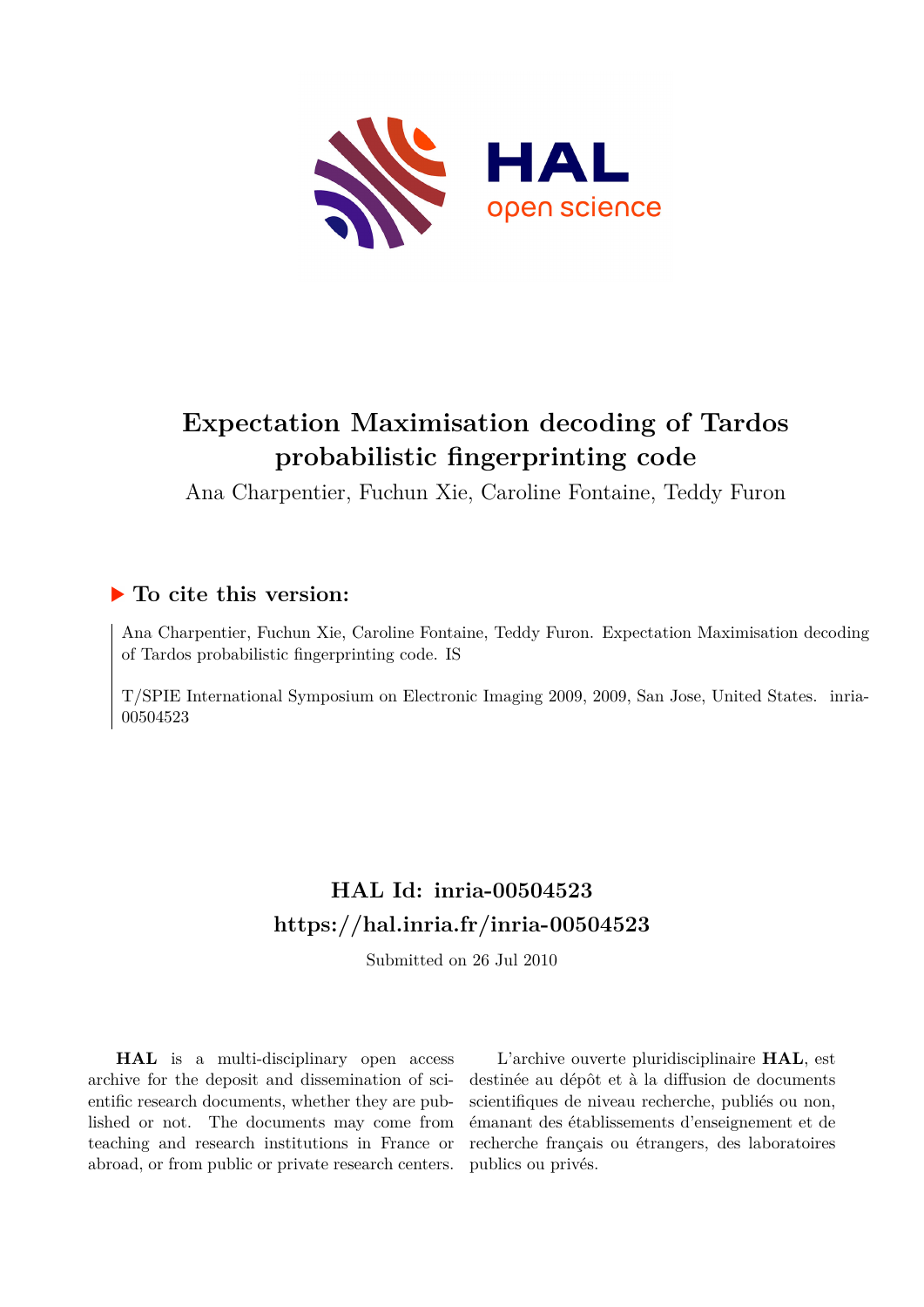# Expectation Maximization decoding of Tardos probabilistic fingerprinting code

Ana Charpentier<sup>1</sup>, Fuchun Xie<sup>1</sup>, Caroline Fontaine<sup>2</sup>, and Teddy Furon<sup>3</sup>

1 IRISA/INRIA-Rennes research center, Campus de Beaulieu, 35042 Rennes, France <sup>2</sup> CNRS-IRISA and INRIA-Rennes research center, Campus de Beaulieu, 35042 Rennes, France <sup>3</sup> Thomson Security Laboratory, 35510 Cesson Sevigne, France

### ABSTRACT

This paper presents our recent works on multimedia fingerprinting, improving both the fingerprinting code and the watermarking scheme. Our first contribution focuses on deriving a better accusation process for the well known Tardos codes. It appears that Tardos orginal decoding is very conservative: its performances are guaranteed whatever the collusion strategy. Indeed, major improvements stem from the knowledge of the collusion strategy. Therefore, the first part of this paper investigates how it is possible to learn and adapt to the collusion strategy. Our solution is based on an iterative algorithm a la EM, where a better estimation of the collusion strategy yields a better tracing of the colluders, which in return yields a better estimation of the collusion strategy etc.

The second part of this paper focuses on the multimedia watermarking scheme. In a previous paper, we already used the 'Broken Arrows' technique as the watermarking layer for multimedia fingerprinting. However, a recent paper from A. Westfeld disclosed a flaw in this technique. We present here a counter-measure which blocks this security hole while preserving the robustness of the original technique.

Keywords: Watermarking, Proportional embedding, Fingerprinting, Anti-collusion, Tardos code

#### 1. INTRODUCTION

This paper deals with multimedia fingerprinting, also known as transactional watermarking, traitor tracing, copy serialization. The addressed problem is the following: a multimedia content server distributes personal copies of the same content to n different buyers. Some dishonest users, called *colluders* in the sequel, mix their copies to forge a pirated content they will illegally redistribute. An accusation process aims at tracing back the colluders' identity by analyzing this pirated content. The pivotal techniques in this application are a robust watermarking technique, a short anti-collusion fingerprinting code, and their suitable association.

This paper makes an account of the improvements of our works in multimedia fingerprinting. In a first previous paper,<sup>1</sup> we studied the probabilistic fingerprinting code proposed by Tardos. This code has the theoretically minimal order code length.<sup>2</sup> Some enhancements were proposed, provided some assumptions about the colluders hold: their number, the strategy they used to create the pirated copy, .... But these assumptions may not be realistic in real life application. Therefore, in the first part of this paper, we propose a practical way to gain knowledge on the collusion, in order to enforce these enhancements in more realistic conditions.

In a second paper,<sup>3</sup> we studied the association between such a probabilistic fingerprinting code and a zero-bit watermarking technique. To illustrate the advantages of this association, experimental results were based on the 'Broken Arrows' technique used in the BOWS-2 contest (Break Our Watermarking Scheme). However, the lessons learned from this contest showed potential threats under the fingerprinting application scenario. In the second part of this paper, we propose ways to fill the lack of robustness flaw.

Further author information: (Send correspondence to Teddy Furon : E-mail: Teddy.Furon@inria.fr, Telephone: +33 2.99.84.71.98)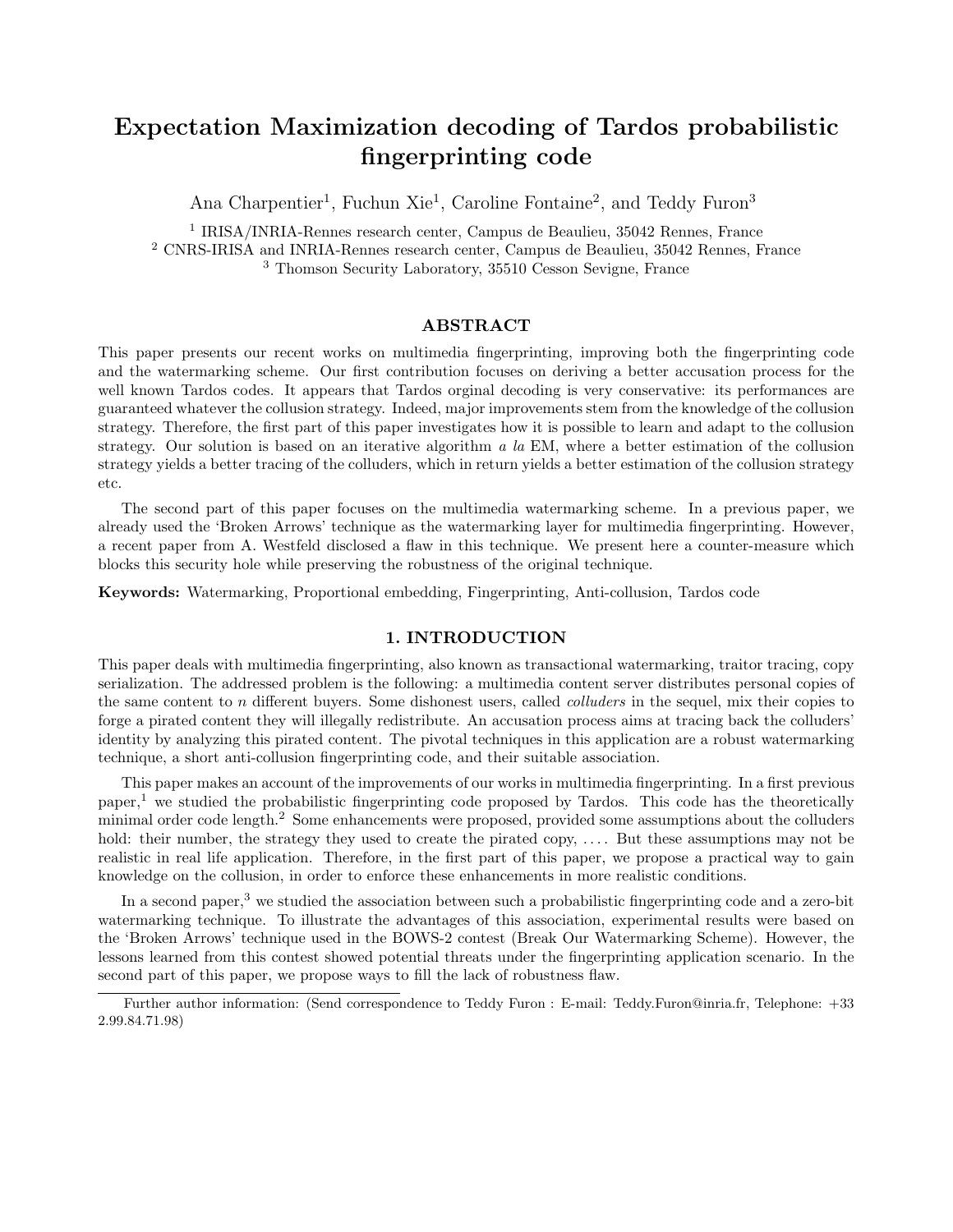#### 2. IMPROVEMENT OF TARDOS FINGERPRINTING CODE: EM DECODING AND ITERATIVE OPTIMIZATION OF THE ACCUSATION FUNCTIONS

# 2.1 Symmetric Tardos fingerprinting code: limits of previous studies

In 2003, G. Tardos published efficient binary probabilistic fingerprinting codes.<sup>2</sup> They are particularly interesting because of their minimal order length; moreover, they provide a good control of the probabilities of error and are easy to implement. B. Skoric et al proposed a symmetric version of these codes, and extended the study to the  $q$ -ary case.<sup>4</sup> Both papers used a generic accusation function, the same for any kind of collusion attack. Recently, Furon *et al*<sup>1</sup> showed not only why these accusation functions are optimal in a generic context, but also that more efficient functions can be derived for particular attacks. Here, we propose to go further in this direction, deriving new and more powerful accusation functions.

Before going deeper in our solution, let us briefly present the binary symmetric Tardos codes.<sup>4</sup> We refer the reader to the mentioned papers for more details. Let  $n$  denote the number of users, and  $m$  the length of the code. The distributed codewords can be arranged as an  $n \times m$  matrix **X**, User j being related to the binary codeword  $\mathbf{X}_j = (X_{j1}, X_{j2}, \dots, X_{jm})$ . To generate this matrix, m real numbers  $p_i \in [0, 1]$  are generated, each of them being randomly drawn according to the probability density function  $f(p) = \frac{1}{\pi\sqrt{p(1-p)}}$ . We set  $\mathbf{p} = (p_1, \ldots, p_m)$ . Each element of the matrix **X** is then independently randomly drawn, following  $\mathbb{P}(X_{ji} = 1) = p_i$ . The *n* codewords can then be hidden into multimedia content to identify any of the n users. At the accusation side, we decode the sequence Y from the pirated copy. To state if User  $j$  is involved in the production of this pirated copy, we derive an accusation score  $S_j$ . If this score is greater than a given threshold Z, then User j is considered guilty. The scores are computed according to four accusation functions, reflecting the impact of the correlation between the sequence  $\mathbf{X}_i$ , associated with User j, and the decoded sequence Y:

$$
S_j = \sum_{i=1}^{m} U(Y_i, X_{ji}, p_i),
$$
\n(1)

with the accusation functions

 $U(1, 1, p) = g_{11}(p), \qquad U(0, 0, p) = g_{00}(p),$  $U(0, 1, p) = g_{01}(p), \qquad U(1, 0, p) = g_{10}(p).$ 

In the usual symmetric codes,<sup>4</sup> these four functions were forced to fulfill some constraints, giving  $g_{11}(p)$  =  $g_{00}(1-p) = -g_{01}(p) = -g_{10}(1-p) = \sqrt{\frac{1-p}{p}}.$ 

These codes are really efficient, but their use in practical schemes may lead to constraints that do not necessary coincide with the ones mentioned in the previous papers. This is the reason why we investigate new constraints for their use, and how to adapt them to keep them efficient.

How to choose function f and the accusation functions properly? In his seminal paper,<sup>2</sup> Tardos set the three functions f,  $g_{10}$  and  $g_{11}$  (called  $g_0$  and  $g_{11}$ ;  $g_{00}$  and  $g_{01}$  were initially equal to 0) and proved that with this choice the scores do not depend on the colluders' strategy. But he did not thoroughly explain how he chose these functions. These choices were kept by Skoric *et al*,<sup>4</sup> who proposed a symmetric scheme, setting  $g_{00}$  and  $g_{01}$  to non-zero values. Recently, Furon *et al*<sup>1</sup> showed that these functions are optimum with respect to the original assumptions, but can be improved if some of them are relaxed. They showed that the knowledge of the maximum collusion size  $c_{max}$  (whatever the collusion strategy) helps us to determine a better function f (impact on the code initialization). They also showed that the knowledge of the collusion strategy helps us to determine better accusation functions (impact on the scores). When the accusation functions match the collusion strategy, the expectation of the scores of the colluders is greater than the expectation for Tardos' scores; but, yet, a mismatch may have a dramatic effect. Hence, they opened a very promising way to greatly improve these codes efficiency. However, their assumption about the collusion strategy was open to criticism: they argued to optimize the accusation functions according to the colluders' strategy, but kept an original constraint (Eq. (14) of<sup>1</sup> – which can be rewritten with our notation as  $(1-p)g_{00}(p) = pg_{11}(p)$  – related to the independence between the variance of the innocents scores and the colluders' strategy.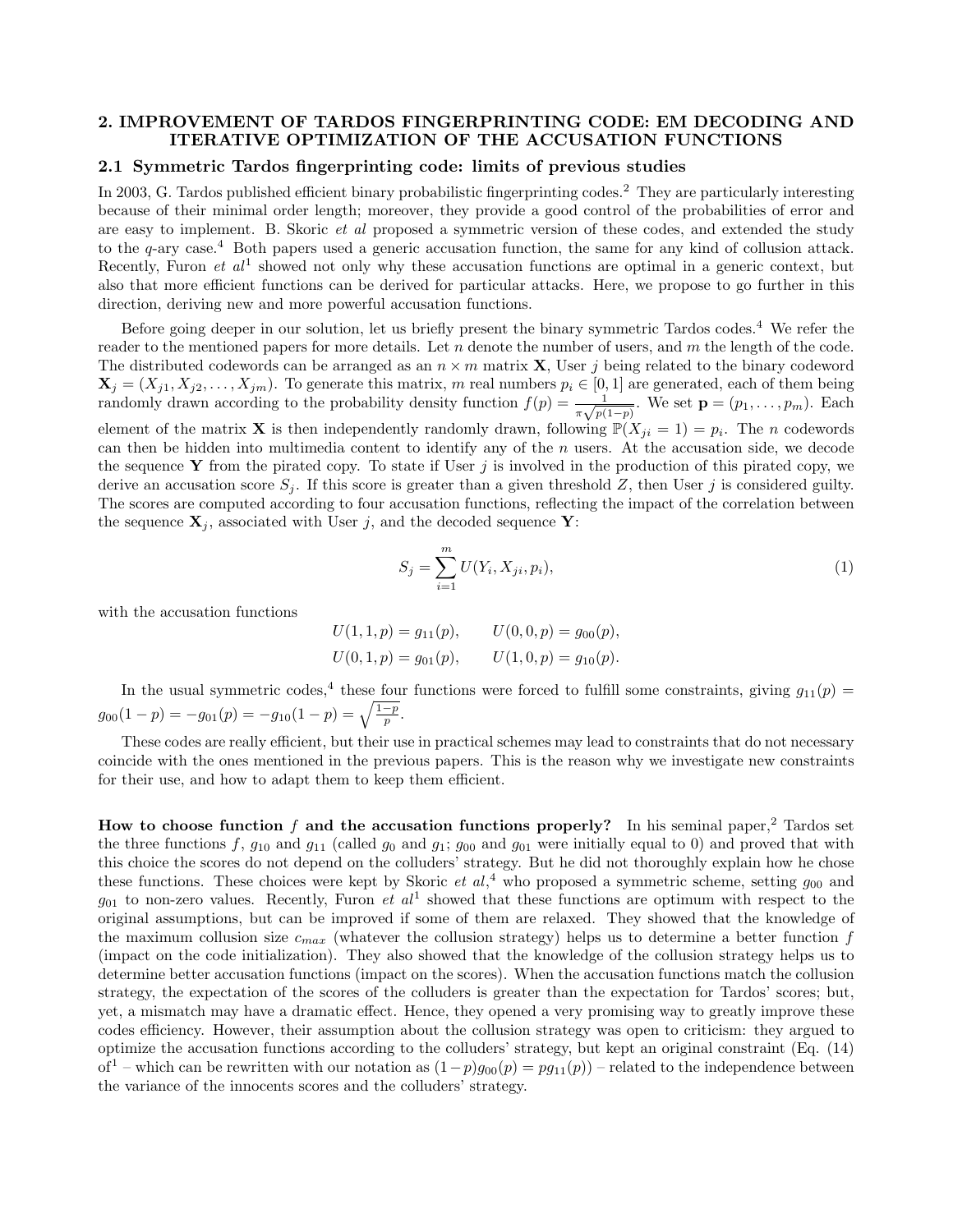Here we relax this assumption, keeping as few constraints on the accusation functions as possible, and optimizing them according to an estimation of the colluders' strategy. To evaluate the performances of our solution, we compare it with the symmetric Tardos codes of Skoric  $et\ al^4$  and the optimization of Furon  $et\ al^1$ .

How to shorten the code length? One of the more interesting properties of Tardos codes is their minimal length. This length is constrained by the maximum collusion size and the probabilities of errors (accusing an innocent, and missing a colluder). Nevertheless, in real schemes we may have to use shorter codes, as the length is, above all, constrained by the size of the protected content and the embedding rate of the chosen watermarking technique. In this case, it is tempting to use Tardos codes for their easy implementation, and to adapt the accusation process to manage the shorter length and keep a good tracing efficiency.

Here we propose to use EM in an iterative process to get an accurate accusation even if the code length is smaller than the original Tardos' one.

How to estimate the accuracy of the scores? In the original accusation process, we check any User  $j$ independently and do not need to compute all the scores to get a verdict. This user is considered as a colluder if his score is greater than the threshold Z. The threshold is chosen to assess a probability of false alarm. Hence, when accusing a user we get an upper bound on the probability of error, but do not have a precise estimation of this error.

Here we adopt another strategy, computing the scores for all the users, and then accusing the user with the highest score. Note that, although this user is the most likely to be guilty, there is no guarantee of not accusing an innocent. Contrary to Tardos, there is no threshold or code length to assess a probability of false alarm. However, some preliminary tests convinced us that it is possible to accuse the biggest score while estimating the probability to be wrong.<sup>5</sup>

#### 2.2 Improving the accusation through an iterative estimation of the colluders' strategy

Following the steps of Furon *et al*,<sup>1</sup> our goal is to optimize the accusation functions according to the colluders' strategy. This is achieved in two stages: first we estimate the strategy, and second we optimize the accusation functions. This process is iterated, each iteration taking advantage of a new estimation of the set of colluders via Expectation-Maximization (EM).

We model the collusion strategy by the set of probabilities  $\{\mathbb{P}(Y_i = 1 | \Sigma_i = \sigma_i), \sigma_i = 0..c\}_{i=1..m}$ ; the random variable  $\Sigma_i = \sum_{j \in \mathcal{C}} X_{ij}$  denotes the number of colluders' symbols equal to 1 at position i. We assume that the same strategy is used for any position  $1 \leq i \leq m$ . Then, in order to lighten the formulas, we omit the subscript i that indicates the considered position and denote  $\theta$  the generic collusion model:  $\theta = {\mathbb{P}(Y = 1|\Sigma = \sigma)}, \sigma = 0..c$ . We now describe the steps of the iterative estimation process in details, using the lightened notation.

- S1. Initialization: We compute all the accusation scores with Skoric *et al's* accusation functions  $g_{11}^{(S)}(p)$  =  $g_{00}^{(S)}(1-p) = -g_{01}^{(S)}(p) = -g_{10}^{(S)}(1-p) = \sqrt{\frac{1-p}{p}}$ . These scores are stored in the vector **S**.
- S2. EM decoding: The sequence S amounts to a mixture of scores of innocents and colluders. A classical EM algorithm estimates the status, "innocent" or "colluder", for each user's score. EM takes as inputs the sequence S and the theoretical means and variances of colluders' and innocents' scores. It outputs the sequence  $\hat{\mathbf{T}}$ ,  $\hat{T}_j$  denoting the estimation of the probability that the score  $S_j$  of User j is the one of a colluder.
- S3. With  $\hat{\mathbf{T}}$  and **S**, we estimate the collusion size  $\hat{c}$  and the collusion strategy, namely  $\hat{\boldsymbol{\theta}}$ .
- S4. With respect to  $\hat{\theta}$  we optimize the accusation functions  $g_{00}(p,\hat{\theta}), g_{11}(p,\hat{\theta}), g_{10}(p,\hat{\theta}),$  and  $g_{01}(p,\hat{\theta}).$
- S5. We compute the new scores, which are stored in sequence S. We go back to Step S2 to iterate.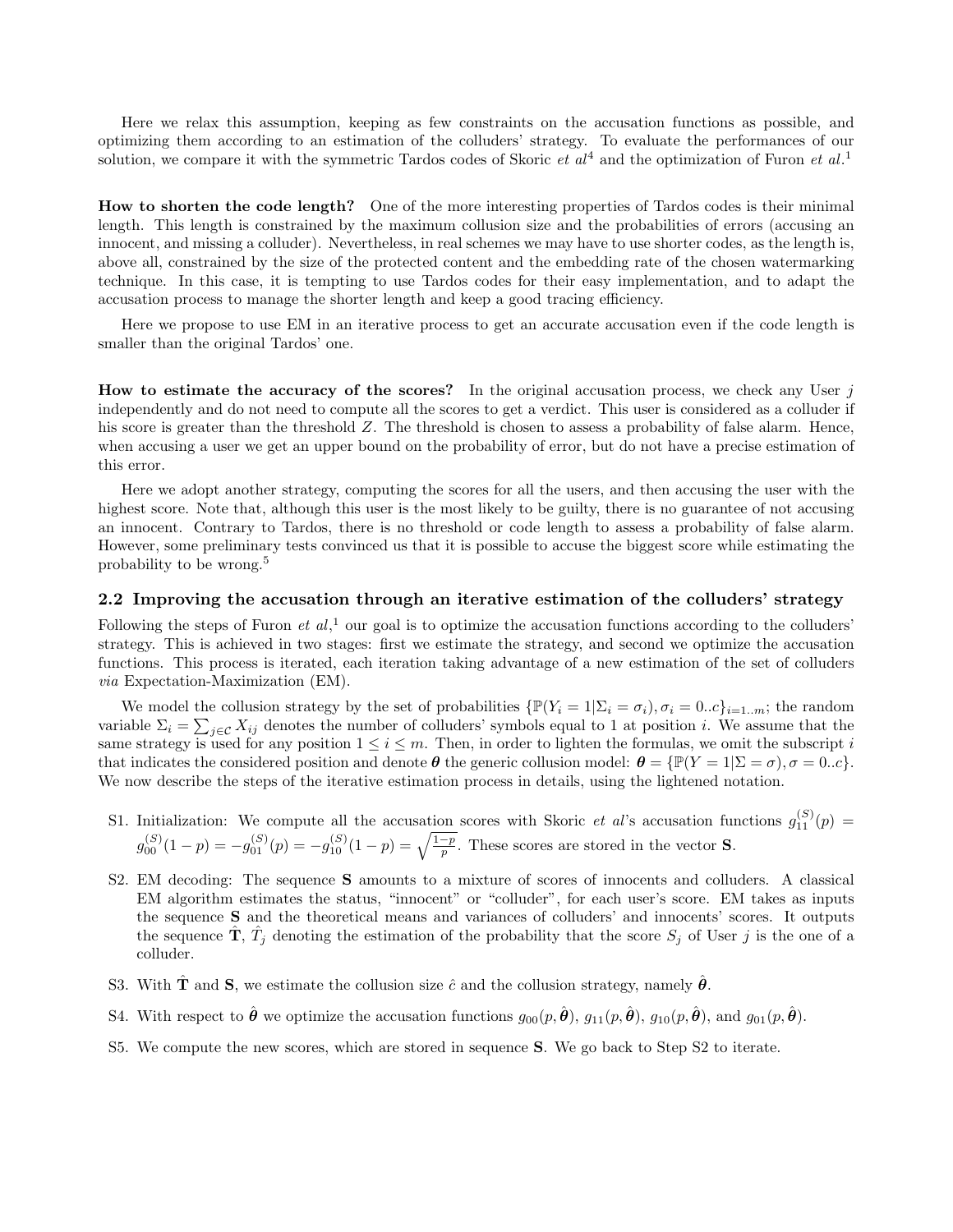

Figure 1. Computation of new accusation sum functions

Note that the optimized accusation functions derived  $\ln^1$  ensure that the innocents scores are un-correlated. For a large enough length m, the scores are deemed as Gaussian distributed (sum of i.i.d. random variables). Therefore, the innocent scores are independent. This is a necessary condition for applying the EM algorithm at Step 2. However, this assumption is wrong for colluders' scores. Nevertheless, our experimental tests show that this does not prevent the convergence of this algorithm for a small number of colluders, that is,  $c \ll n$ .

We provide below more details on the key steps.

#### 2.2.1 Estimation of the strategy : Step S3

We consider the scores S and the associated probabilities in the vector  $\hat{\mathbf{T}}$ :  $\hat{T}_j = 1$  means User j is a colluder,  $\hat{T}_j = 0$  means he is innocent. We estimate the collusion size as  $\hat{c} = \left[\sum_{j=0}^n \hat{T}_j\right]$ . We only consider the  $\hat{c}$  users with the highest probabilities  $\hat{T}_j$ , and use their sequences to compute the collusion model  $\hat{\theta}$ . For each position i, we compute  $\sigma_i$  the sum of  $X_{ji}$  for all Users j in the estimated colluders set. For each possible value of  $0 \le \sigma_i \le c$ , we compute the mean of the corresponding components of  $Y$ .

#### 2.2.2 Optimization of the accusation functions: Step S4

The new accusation functions are obtained through an optimization under constraints, for a given estimated collusion  $\theta$ . We denote by  $\mu_{Inn}$  and  $\nu_{Inn}$  (resp.  $\mu_{Coll}$  and  $\nu_{Coll}$ ) the expectation and variance of the distribution of the innocent users' scores (resp. colluders' scores), and  $\kappa(S_i, S_k)$  the cross-correlation between scores of User i and User k. By construction of the code, the symbols are i.i.d from index to another. This and (1) implies that the statistics of the scores are linear with  $m$ :

$$
\mu_{Inn} = m\tilde{\mu}_{Inn}, \qquad \nu_{Inn} = m\tilde{\nu}_{Inn}, \qquad (2)
$$

$$
\mu_{Coll} = m\tilde{\mu}_{Coll}, \qquad \nu_{Coll} = m\tilde{\nu}_{Coll}.
$$
\n(3)

The main constraints are now summed up:

- The scores of the innocents are centered:  $\tilde{\mu}_{Inn} = 0$ ,
- The scores of the innocents are normalized so that  $\tilde{\nu}_{Inn} = 1$ ,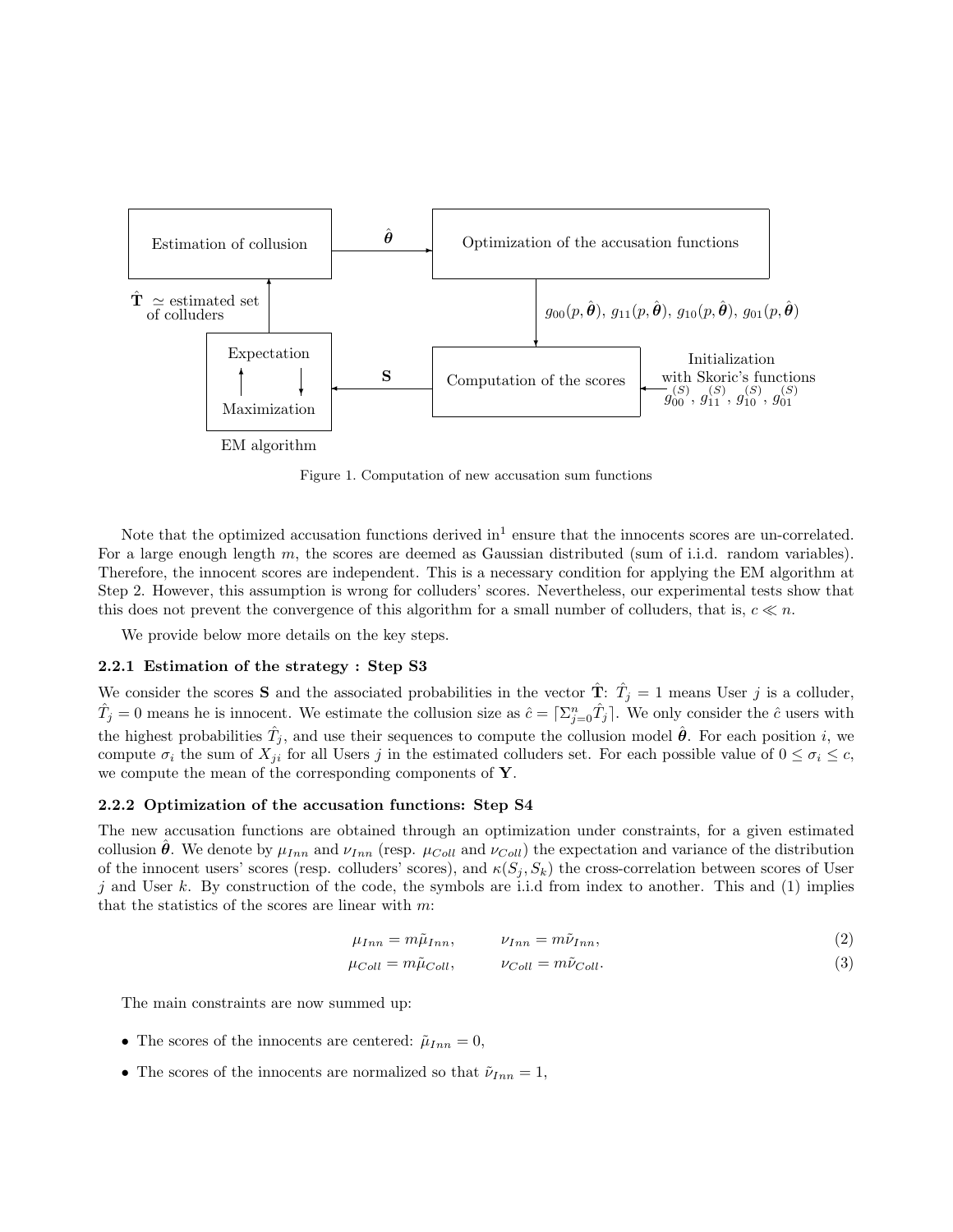• Two innocent users have independent scores, which under the Gaussian assumptions, amounts to set  $\kappa(S_i, S_k) = 0.$ 

These are the same constraints as in Furon *et al*,<sup>1</sup> except that no consideration is paid to the variance of the colluders' scores.

The Kullback-Leibler distance measures the "distance" between the distributions of the colluders and innocents scores. Detection theory tells us that it should be as large as possible to make a clear cut between innocents and colluders, *i.e.* to ensure accurate verdicts. As we already considered that the scores of the colluders follow a Normal distribution  $N_{Coll}$ , and the scores of innocent users a Normal distribution  $N_{Inn}$ , the Kullback-Leibler distance between those two Normal distributions with  $\tilde{\mu}_{Inn} = 0$  and  $\tilde{\nu}_{Inn} = 1$  is as follows:

$$
D_{KL}\left(\mathcal{N}_{Coll}, \mathcal{N}_{Inn}\right) = \frac{1}{2}\left(m\tilde{\mu}_{Coll}^2 - \log(\tilde{\nu}_{Coll}) + \tilde{\nu}_{Coll} - 1\right). \tag{4}
$$

As m is large, the prevailing term of the sum is  $m\tilde{\mu}_{Coll}^2$ . Our goal is thus to maximize  $\tilde{\mu}_{Coll}$  under the constraints  $\mu_{Inn} = 0$ ,  $Cov(S_j, S_k) = 0$ , and  $\tilde{\nu}_{Inn} = 1$ .

THEOREM 1. Considering these conditions, the functions which maximize  $\tilde{\mu}_{Coll}$  are

$$
g_{11}(p,\boldsymbol{\theta}) = \frac{1}{2\lambda} \frac{1-p}{q(p,\boldsymbol{\theta})} A(p,\boldsymbol{\theta}), \qquad g_{00}(p,\boldsymbol{\theta}) = \frac{1}{2\lambda} \frac{p}{1-q(p,\boldsymbol{\theta})} A(p,\boldsymbol{\theta}), \qquad (5)
$$

$$
g_{10}(p,\theta) = -\frac{p}{1-p}g_{11}(p,\theta), \qquad g_{01}(p,\theta) = -\frac{1-p}{p}g_{00}(p,\theta), \qquad (6)
$$

with

$$
\lambda = \frac{1}{2} \sqrt{\mathbb{E}_p \left[ A^2(p, \boldsymbol{\theta}) \frac{p}{q(p, \boldsymbol{\theta})} \frac{1-p}{1-q(p, \boldsymbol{\theta})} \right]},
$$
\n(7)

$$
q(p, \theta) = \mathbb{P}(Y = 1 | P = p, \theta), \tag{8}
$$

$$
A(p, \theta) = \mathbb{P}(Y = 1 | X = 1, P = p, \theta) - \mathbb{P}(Y = 1 | X = 0, P = p, \theta).
$$
\n(9)

These results allow us to compute the expression of the maximized  $\mu_{Coll}$ :

$$
\tilde{\mu}_{Coll} = \sqrt{\mathbb{E}_p \left[ A^2(p, \boldsymbol{\theta}) \frac{p}{q(p, \boldsymbol{\theta})} \frac{1-p}{1-q(p, \boldsymbol{\theta})} \right]}.
$$
\n(10)

*Proof.* We maximize this expression using the Lagrangian  $J(g_{11}, g_{00}) = \tilde{\mu}_{Coll} - \lambda(\tilde{\nu}_{Inn} - 1)$ . See details in appendix.  $\square$ 

#### 2.3 Experimental results

For the experiments, we consider several strategies for the colluders to generate  $\mathbf{Y}$ :

- Uniform: the colluders randomly choose a symbol through their copies, therefore the probability they put a '1' is proportional to the number of '1' they got:  $\mathbb{P}(Y = 1|\Sigma = \sigma) = \sigma/c$ ;
- Majority: the colluders choose the most frequent symbol:  $\mathbb{P}(Y = 1|\Sigma = \sigma) = 1$  if  $\sigma > c/2$ , 0 else;
- Minority: the colluders choose the less frequent symbol:  $\mathbb{P}(Y = 1|\Sigma = \sigma) = 0$  if  $\sigma > c/2$ , 1 else;
- All1: If there is at least one '1', the colluders put a '1':  $\mathbb{P}(Y=1|\Sigma=\sigma)=1$  if  $\sigma\neq 0$ ;
- All0: If there is at least one '0', the colluders put a '0':  $\mathbb{P}(Y = 1|\Sigma = \sigma) = 0$  if  $\sigma \neq c$ .

Moreover, the marking assumption always enforces that  $\mathbb{P}(Y = 1|\Sigma = 0) = 0$  and  $\mathbb{P}(Y = 1|\Sigma = c) = 1$ .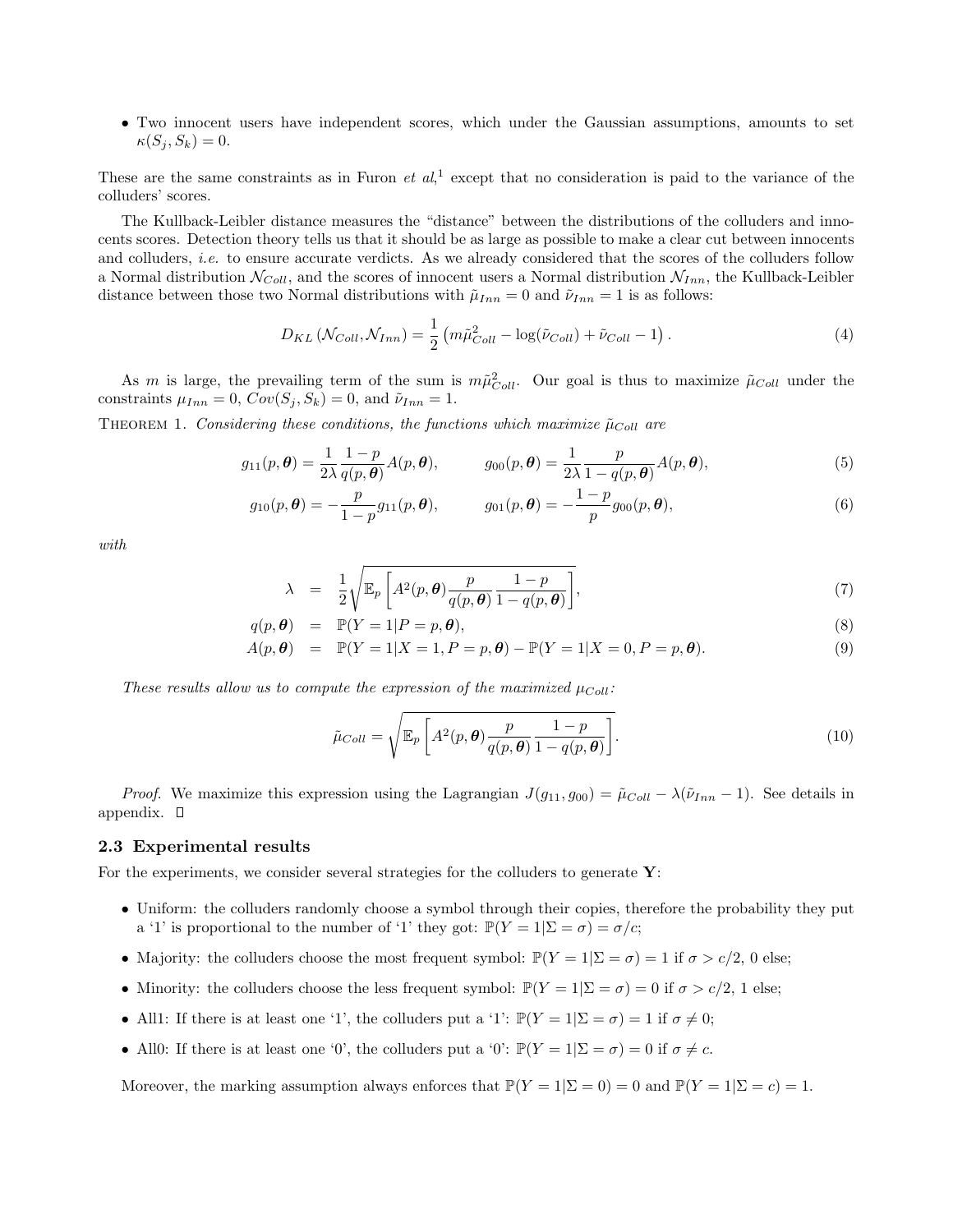|         |                     | Colluders' strategy |               |            |          |                  |
|---------|---------------------|---------------------|---------------|------------|----------|------------------|
|         | accusation strategy | Uniform             | Majority      | Minority   | All1     | All <sub>0</sub> |
|         | Uniform             | 98 (71)             | 106(80)       | 100(53)    | 97(66)   | 97 (66)          |
| $c=3$   | Majority            | 96 (67)             | 110 (84)      | 100(34)    | 95(59)   | 95(59)           |
|         | Minority            | (50)<br>81          | 59(38)        | 112(75)    | 89 (56)  | 89 (56)          |
|         | All1                | 83 (69)             | 88 (73)       | 88 (62)    | 114 (68) | 84 (68)          |
|         | A110                | (69)<br>83          | 88 (73)       | 88 (62)    | 84 (68)  | 114 (68)         |
|         | Uniform             | 98 (71)             | 106(80)       | 105(44)    | 99 (62)  | 99 (62)          |
| $c = 4$ | Majority            | 96 (67)             | 110 (84)      | 105(17)    | 97(50)   | (50)<br>97       |
|         | Minority            | (34)<br>61          | 25(15)        | 128(91)    | 88 (53)  | 88 (53)          |
|         | All1                | 79 (65)             | 83 (63)       | 88 (72)    | 121(67)  | 87 (67)          |
|         | All <sub>0</sub>    | 79 (65)             | 83 (63)       | 88 (72)    | 87 (67)  | 121(67)          |
|         | Uniform             | 98 (71)             | 110(83)       | 110(33)    | 100(58)  | 100(58)          |
| $c = 5$ | Majority            | 94 (63)             | 120(93)       | $113(-22)$ | 98(35)   | 98 (35)          |
|         | Minority            | (19)<br>37          | $-20$ $(-17)$ | 155(121)   | 82 (52)  | 82 (52)          |
|         | A111                | (59)<br>77          | 83 (47)       | 90(90)     | 128 (69) | 90(69)           |
|         | All <sub>0</sub>    | (59)<br>77          | 83 (47)       | 90(90)     | 90(69)   | 128(69)          |

Table 1. Comparison of the values of  $m\tilde{\mu}_{Coll}/\sqrt{\tilde{\nu}_{Inn}}$  obtained with our optimization of the accusation functions and, between brackets, those given by Furon et  $al$ <sup>1</sup> Remind that Skoric's functions give a result of 64 for any colluders' strategy. The code length is  $m = 100$  and the collusion sizes is  $c = 3, 4, 5$ . Expectations are in boldface font when the accusation function matches the collusion process.

#### 2.3.1 Our optimization of the accusation functions is really efficient.

With these functions, we can compute the ratio  $m\tilde{\mu}_{Coll}/\sqrt{\tilde{\nu}_{Inn}}$ , the prevailing term in the Kullbach-Leibler distance for an arbitrary variance  $\tilde{\nu}_{Inn}$ . We compare it to the previous results of Furon *et al*,<sup>1</sup> in which  $\tilde{\nu}_{Inn}$  was forced to be equal to 1 in any case, whereas here it is equal to 1 only when the accusation functions match the collusion strategy. Table 1 shows that the accusation fonctions are, as expected, more efficient for the colluders' strategy they were designed for. Moreover, when compared with the ones obtained in,<sup>1</sup> they are more efficient in any case, and behave better in mismatch cases.

#### 2.3.2 A successful accusation, when usual Tardos code remains unsuccessful

First experiment: For the moment, the decoder knows c. Performances are uneven with respect to the collusion strategy as shown in Figure 2.3.2. It works great against 'All1', 'All0', 'Majority' and 'Minority'. However, the improvement when compared with Tardos is only mitigated against the 'Uniform' collusion strategy. This can be explained looking at Table 1. Our new functions have really greater expectations (increase of 100%) when dealing with 'All1', 'All0', 'Majority' and 'Minority', whereas the improvement is far less dramatic for the 'Uniform' strategy. This seems to prove that there are collusion process which are worse than others. This last comment is important as this fact is quite unobserved in the literature pertaining to Tardos codes. Indeed, Tardos original decoding performs equally whatever the decoding strategy, thus masking the fact that deterministic strategies are far less dangerous than probabilistic ones.

Second experiment: From now on, the decoder a priori ignores c. It is up to the EM algorithm to estimate the size of the collusion. The accuracy of this estimation appears to strongly depend on the ratio  $c/n$ . Figure 2.3.2 shows that if c is too small, the EM fails and the estimated strategy  $\theta$  is not at all accurate. We can verify here that Tardos accusation process is independent of the colluders strategy whereas our algorithm strongly depends on it.

However, Figure 2.3.2 shows that when the collusion size is larger, the EM completes its role with precision and the performances of our decoding are much better than Tardos decoding, but they are very dependent on the collusion.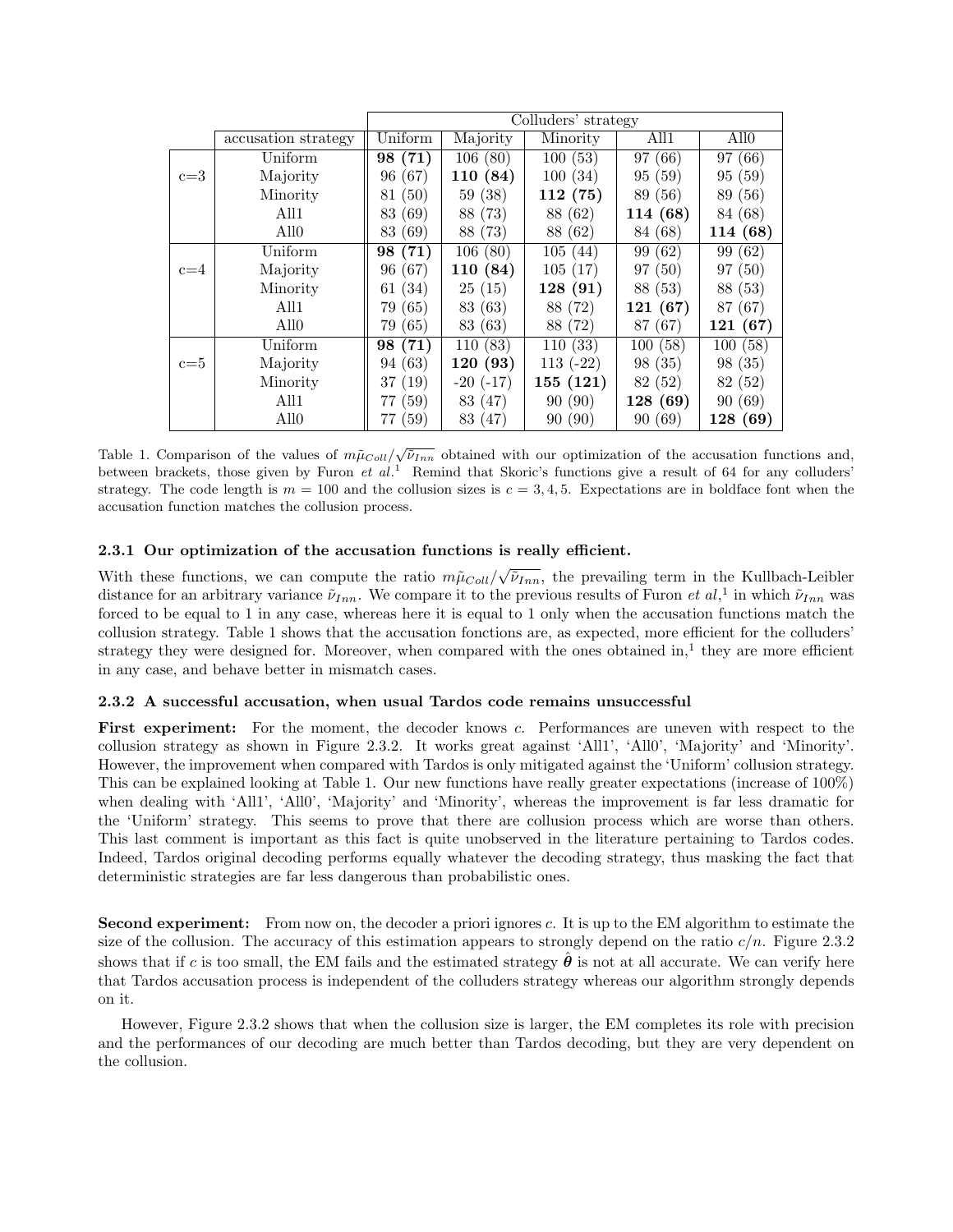

Figure 2. Comparison between Tardos decoding and our scheme for the 'Uniform' and 'All1' strategies. Proportion of caught colluders against the collusion size.  $m = 1000, c \in \{2, ..., 10\}, n = 5000$ .

Conclusion: We have found new accusation functions that are working much better than the original ones when matching the collusion strategy. The gap of performances is uneven. The remaining question is to find out why some collusion strategies are worse than others and, for a given size  $c$ , what is indeed the worst one. The iterative structure of our decoder allows to estimate the size and the strategy of the collusion. However, its efficiency is experimentally shown only when  $c$  is large, while small collusion sizes are still source of inaccuracy. Again, two fundamental questions raise: Are there collusion strategies harder than others to be estimated? What is the best estimator?

## 3. DESIGNING A SUITED WATERMARKING LAYER FOR MULTIMEDIA FINGERPRINTING

Any multimedia fingerprinting scheme must rely on a robust watermarking technique to embed users' codewords. We proposed a few months ago<sup>3</sup> a complete scheme based on Tardos codes for the fingerprinting layer, and the so-called "Broken Arrows" watermarking technique for the embedding layer. We experimented it on real images and showed this rationale leads to good robustness against collusion attacks: even in the case of averaging attacks, we are able to trace several colluders back, with a very small probability of error. "Broken Arrows"<sup>6</sup> is very robust: it has been intensively put to the test during BOWS-2 contest<sup>7</sup> and resisted well. Nevertheless, A. Westfeld designed during the contest a new and powerful attack<sup>8</sup> that may endanger any Wavelet-based watermarking technique. Our purpose in this section is to provide an improved version of "Broken Arrows" that is robust against this attack.

#### 3.1 A rationale for a robust fingerprinting embedding scheme published at MM&SEC'08

We briefly recall in this section how we combined "Broken Arrows" with Tardos codes to obtain a complete fingerprinting scheme, so robust it can face the challenging fusion (or averaging) attacks.<sup>3</sup> We refer the reader to the original paper for more details and references.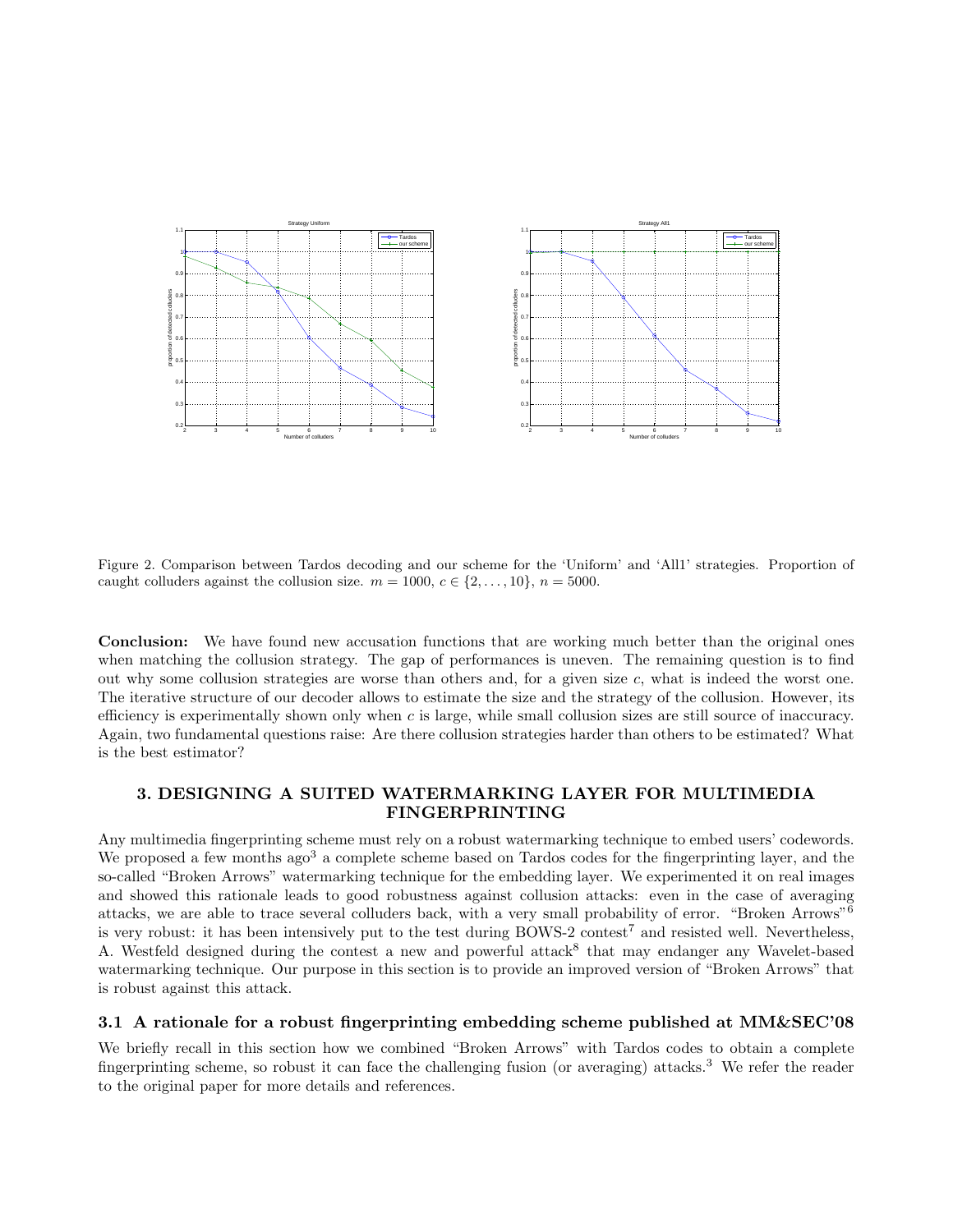

Figure 3. Comparison between Tardos decoding (on the left) and our scheme (on the right) for the 'Uniform', 'Majority', 'Minority', 'All1' and 'All0' strategies. Probability of correctly accusing the k-th highest score, for  $k \in \{1, \ldots, 4\}$ .  $m = 1000, c = 4, n = 5000, 100$  experiments.

Among all the attacks the colluders may perform, we distinguish blocks exchange, fusion, and content processing (compression, filtering, de-noising, etc). The most challenging class in the design of a fingerprinting scheme is the fusion class, as general robustness is not a priori sufficient to resist such an attack. Our goal was to choose the right watermarking technique which, combined with Tardos codes, could face a fusion resulting of averaging copies of the multimedia content.

Our strategy was to enable the detection of several symbols simultaneously, each symbol corresponding to one of the averaged copies. Hence we needed a non-binary alphabet. We chose to use a very robust block based watermarking technique, and to embed one  $q$ -ary symbol in each block. As a *zero-bit* watermarking technique based on on-off keying, "Broken Arrows" can be adapted to permit such an embedding at low cost. By nature, a zero-bit technique does not carry any symbol, but just the presence of a watermark. To embed symbols of a q-ary alphabet, we defined q secret keys, and use key  $K(X_{ji})$  to embed symbol  $X_{ji}$ . Since two different keys produce two almost independent watermark signals, the fusion is now deemed as a scaling and the addition of an independent noise. Note that adapting this way "Broken Arrows" to the q-ary case is not costly, algorithmically speaking: embedding and detection involve several nested spaces, and the secret key  $K(X_{ii})$  is just related to the last one, so, the computational complexity overhead is only related to this last space.

We now give more details and introduce our notation, as we will need them to explain how we strengthen this scheme in the following sections. We first extract a long sequence  $s<sub>o</sub>$  of L wavelet coefficients from the original content. This sequence is divided into blocks of l samples  $\{s_x^{(i)}\}_{i=1}^m$ , such that  $s_x^{(i)} = (s_o(il+1), \ldots, s_o((i+1)l)).$ We set l dividing L, and define  $m = L/l$  as the length of the codewords to embed. The watermark embedding hides the symbol  $X_{ji}$  into the block  $\mathbf{s}_x^{(i)}$ , producing the *i*-th watermarked block:

$$
\mathbf{s}_y^{(i)} = \mathbf{s}_x^{(i)} + \mathbf{w}(X_{ji}, \mathbf{s}_x^{(i)}),
$$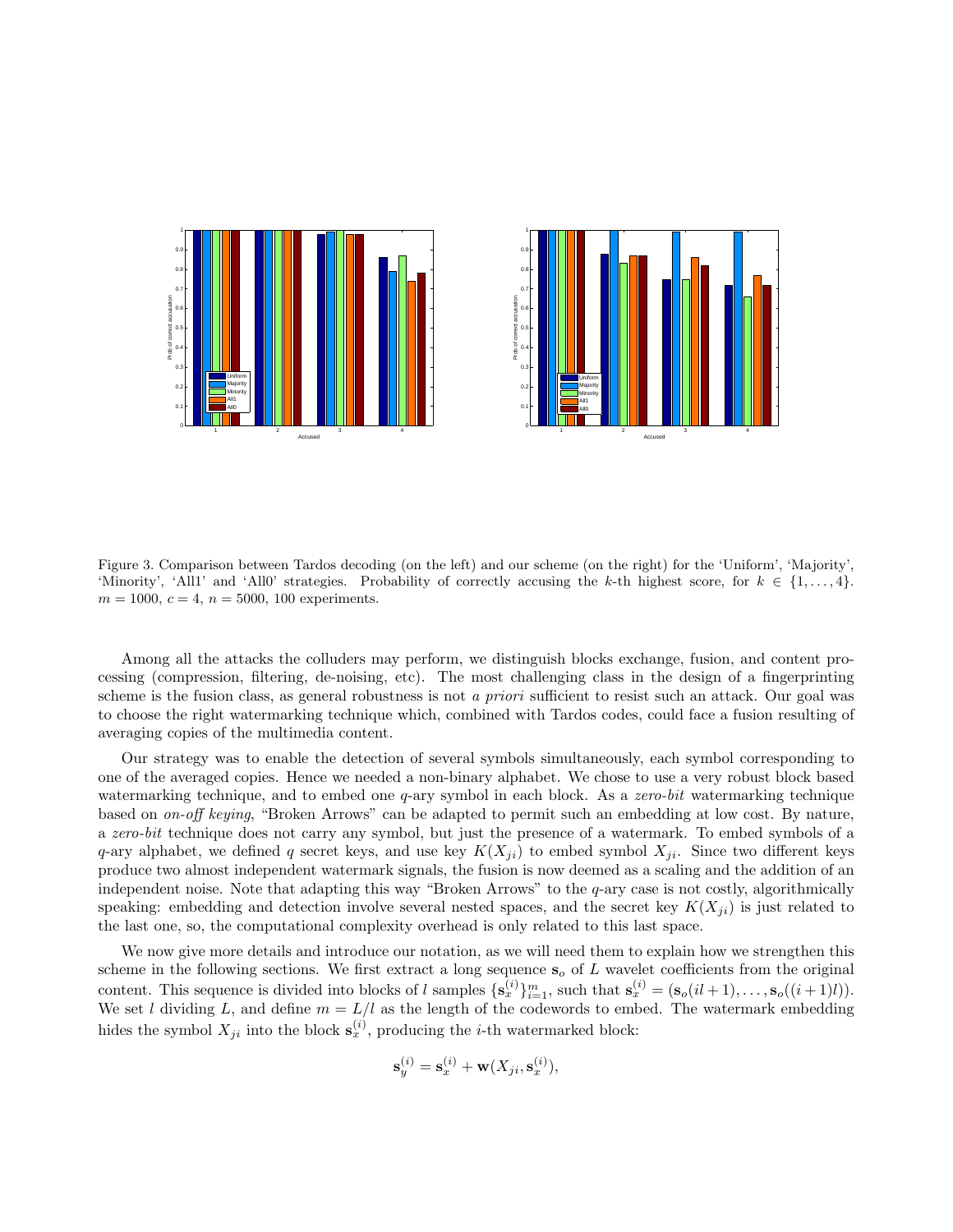

Figure 4. comparison between Tardos decoding (on the left) and our scheme (on the right) for the 'Uniform', 'Majority', 'Minority', 'All1' and 'All0' strategies. Probability of correctly accusing the k-th highest score, for  $k \in \{1, \ldots, 8\}$ .  $m = 1000, c = 8, n = 5000, 100$  experiments.

where  $\mathbf{w}(X_{ji}, \mathbf{s}_{x}^{(i)})$  denotes the embedded signal. Packing back all the watermarked blocks together, this yields the watermarked sequence  $\mathbf{s}_{w,j}$ , delivered to the *j*-th user.

## 3.2 Robustness enhancement of "Broken Arrows" to face Westfeld's attack

"Broken Arrows" (BA) has been designed to face a lot of usual attacks.<sup>6</sup> Nevertheless, it has been successfully attacked by A. Westfled during the first episode of BOWS-2 contest. Westfeld designed a specific attack for wavelet-based schemes, which can be regarded as a de-noising process.<sup>8</sup> It is mainly based on the estimation of the amplitude of any wavelet coefficient as a function of the coefficients in its neighbourhood via a regression. According to the author, this attack is successful because the watermark signal samples are independent whereas the wavelet coefficients of the host do not share this statistical property.

Hence, it seems that this attack could be prevented if the watermark signal has a similar dependency as the image itself. To strengthen BA's embedding, we propose two improvement directions: (i) Balancing the Wavelet Coefficients of three subbands in the same transformation level (BWC), and (ii) Averaging the Wavelet Coefficient with four neighbouring coefficients in the same subband (AWC). We will now briefly describe the original BA proportional embedding scheme before presenting our two improvements in the following sections.

#### 3.2.1 The original BA proportional embedding

Why should we use a proportional embedding? We know that the traditional additive embedding has two major drawbacks. First, it does not comply with some psycho-visual basics, because its watermark signal power is constant over the entire image while the human eye is more sensitive on homogeneous regions than on textured regions and edges. The second drawback is that it does not respect the Power Spectrum Condition,<sup>9</sup> which states that the spectrum of the watermark has to be locally proportional to the spectrum of the host in order to be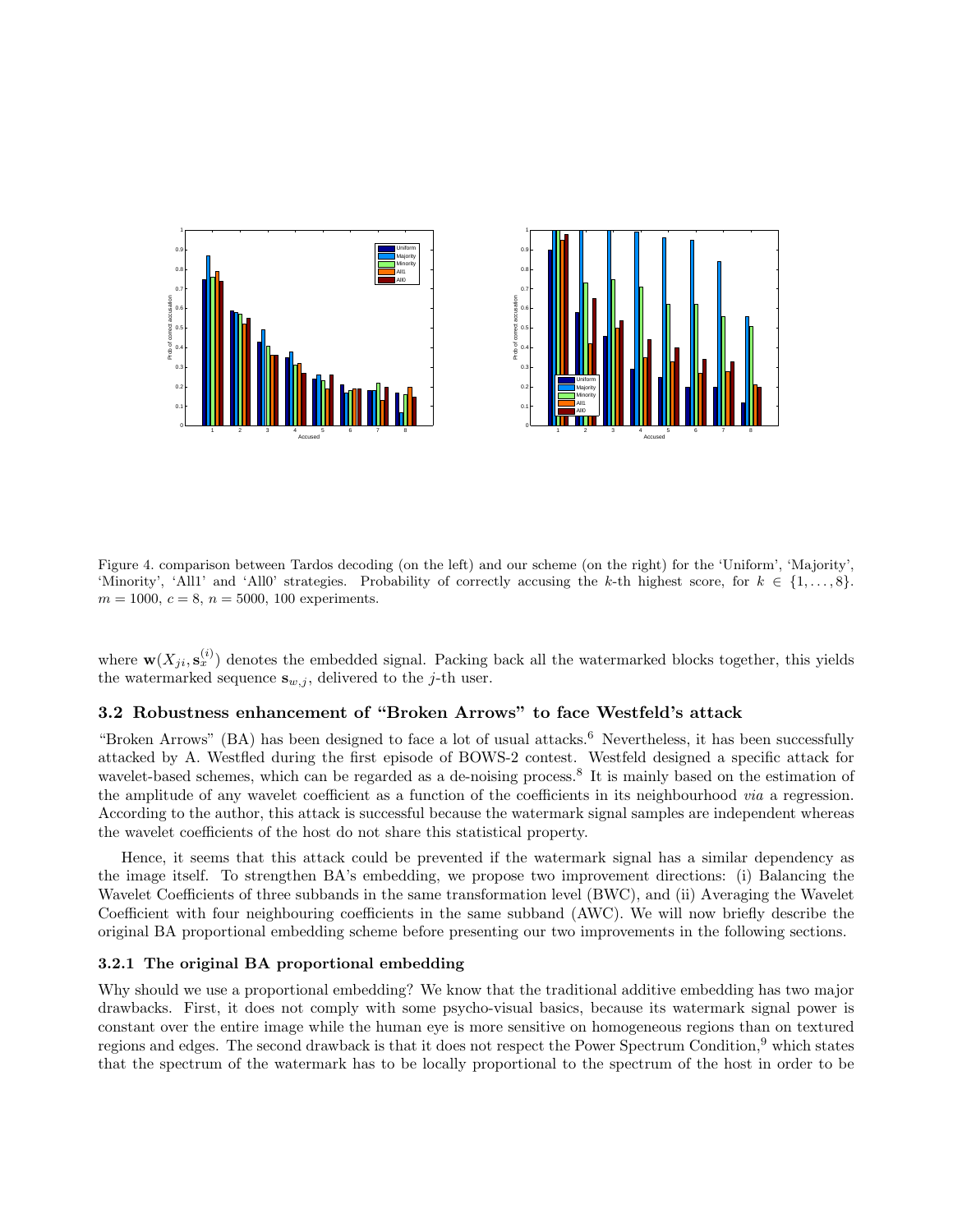robust against de-noising attacks. The reason is that it is extremely hard or almost impossible to filter out the watermark signal if it shares the same statistical structure than the host.

A proportional embedding in the wavelet domain is proposed to solve this two issues. The watermarked signal can be represented as

$$
\mathbf{s}_y^{(i)} = \mathbf{s}_x^{(i)} + \mathbf{mask}^{(i)}.\mathbf{w}^{(i)},
$$

where  $\mathbf{w}^{(i)}$  is the signal generated by the BA scheme in the wavelet domain according to the secret key  $K(X_{ji})$ , and **mask** denotes the perceptual mask that modulates it (*i.e.* a.b denotes the sample-wise multiplication of two vectors). In BA, the embedded signal is indeed proportional to the absolute value of the host wavelet coefficients:

$$
\mathbf{mask}_{\mathbf{BA}} = |\mathbf{s}_{x}^{(i)}|.
$$

 $|\mathbf{s}_x^{(i)}|$  denotes the absolute value of the wavelet coefficients of the host  $\mathbf{s}_x^{(i)}$ , which are the coefficients selected from all the bands except the low frequency LL band. Such an embedding in the wavelet domain provides a simple Human Visual System in the sense that it yields perceptually acceptable watermarked pictures for PSNR above 40 dB. In our experiments, presented in Section 3.3, we set the targeted PSNR = 43 dB as in the BOWS-2 contest.

With this PSNR, it appears that the amplitude of the samples of  $\mathbf{w}^{(i)}$  are almost all lower than 1. Therefore, the BA technique conserves the sign of the wavelet coefficients. This, in our humble opinion, is the real security flaw of the technique: an attack not modifying the sign of the coefficients automatically preserves this important part of the original content. Therefore, if the amplitude of the attacked coefficients sufficiently different while preserving the quality of the content, the watermark can no longer be detected. This is indeed the case with the attack mounted by A. Westfeld.

#### 3.2.2 BWC proportional embedding

Our first study consists in correlating coefficients of the three subbands in the same wavelet transformation level. In each level, we balance the wavelet coefficients of the three subbands. We denote by  $\text{mask}_{\text{BWC}}^{(i)}(LH(k))$  (resp.  $\mathbf{mask}_{\mathbf{BWC}}^{(i)}(HH(k))$  and  $\mathbf{mask}_{\mathbf{BWC}}^{(i)}(HL(k)))$  the sub-mask corresponding to subband  $LH(k)$  (resp.  $HH(k)$  and  $HL(k)$ ). The Level 0 case is given as an example in the left hand side of Figure 5. These three sub-masks are all set to (we use ∗ to denote any subband LH, HH, HL):

$$
\mathbf{mask}_{\mathbf{BWC}}^{(i)}(*(k)) = \frac{|\mathbf{s}_x^{(i)}(LH(k)) + \mathbf{s}_x^{(i)}(HH(k)) + \mathbf{s}_x^{(i)}(HL(k))|}{3},
$$

where  $\mathbf{s}_x^{(i)}(LH(k))$  (resp.  $\mathbf{s}_x^{(i)}(HH(k))$ ) and  $\mathbf{s}_x^{(i)}(HL(k))$ ) denotes the original wavelet coefficient of the host signal in subband  $LH(k)$  (resp.  $HH(k)$  and  $HL(k)$ ); and  $k \in \{0,1,2\}$  represents the wavelet decomposition scale. The mask  $\text{mask}_{\text{BWC}}^{(i)}$  is the only difference between the BA and BWC proportional embedding methods.

Intuitively, this embedding enhances the dependency between the subbands of the wavelet coefficients of the watermark signal. For a given position, the mask has a value bigger than the amplitude of at least one of the three considered coefficients. Depending on the value of the watermark signal at this position, the embedding might consequently change the sign the wavelet coefficient. In other words, the presence of the watermark is not only hidden in the amplitudes of the coefficients but also in some of their signs. It is confirmed by our experimental results on Westfeld's de-noising attack.

#### 3.2.3 AWC proportional embedding

Another avenue to improve the robustness of the embedding scheme is to take into account the dependency between the neighbouring coefficients. The main idea is inspired from Westfeld's attack. Our second study consists in replacing any coefficient of the wavelet transform by an average of five coefficients: itself and four neighbours. On the right hand side of Figure 5, we take the wavelet coefficients in the subband LH0 as an example. We obtain the mask

$$
\mathbf{mask}_{\mathbf{AWC}}^{(i)}(m, n) = \frac{|\mathbf{s}_x^{(i)}(m-1, n) + \mathbf{s}_x^{(i)}(m, n-1) + \mathbf{s}_x^{(i)}(m, n) + \mathbf{s}_x^{(i)}(m+1, n) + \mathbf{s}_x^{(i)}(m, n+1)|}{5}.
$$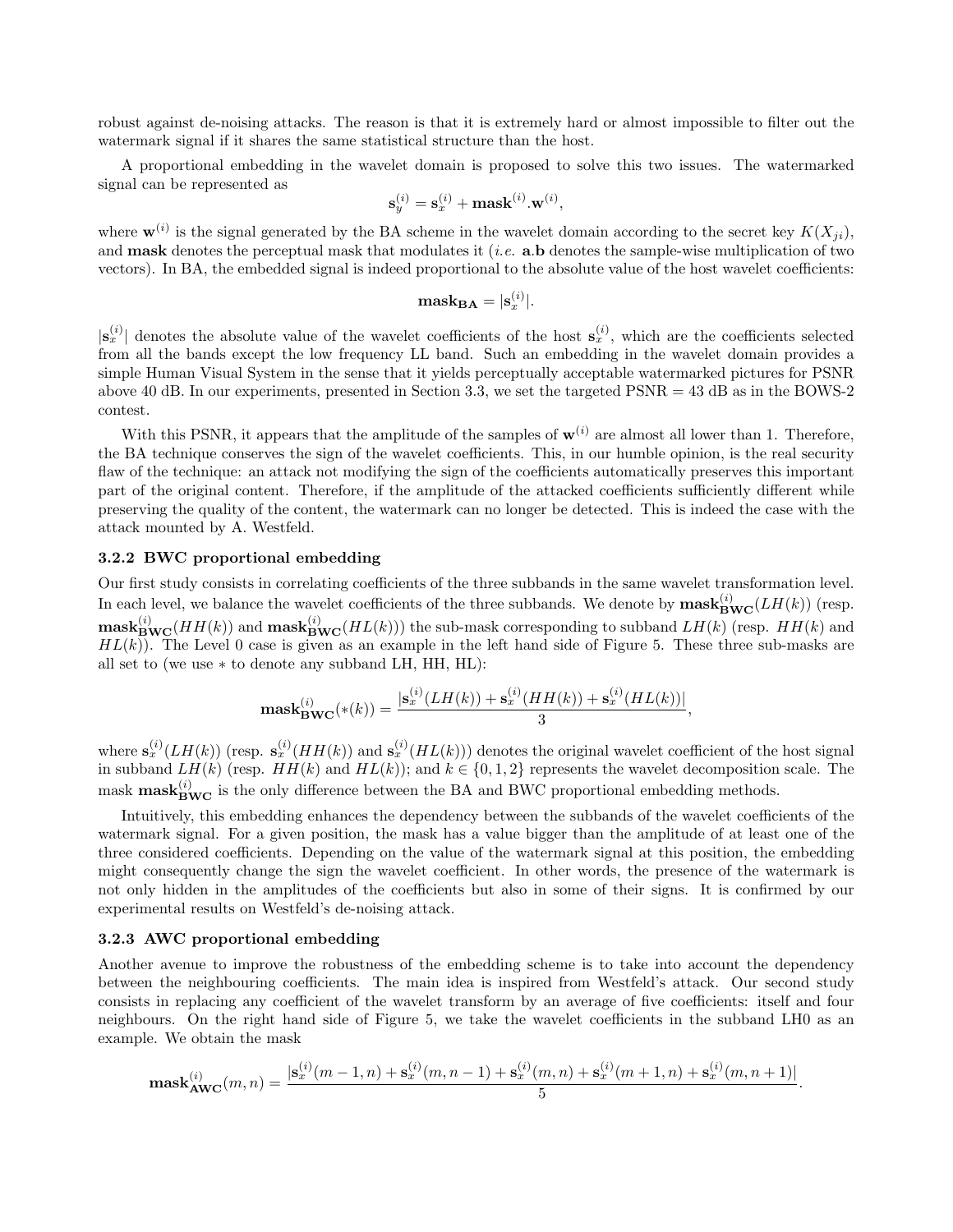

Figure 5. Balancing the Wavelet Coefficients of three subbands in each transformation level (BWC, left) and Averaging the Wavelet Coefficient with four neighbouring coefficients in the same subband (AWC, right)

 $\mathbf{s}_x^{(i)}(m,n)$  denotes the wavelet coefficient in the position  $(m,n)$  for any band except the low frequency LL band.  $\mathbf{s}_x^{(i)}(m-1,n)$ ,  $\mathbf{s}_x^{(i)}(m,n-1)$ ,  $\mathbf{s}_x^{(i)}(m+1,n)$ , and  $\mathbf{s}_x^{(i)}(m,n+1)$  are its four neighbours. Putting all the **mask**<sup>(i)</sup><sub>AWC</sub> $(m, n)$  together, we get another mask **mask**<sup>(i)</sup><sub>AWC</sub>, which will serve in the AWC proportional embedding. The masks  $\text{mask}_{\text{AWC}}^{(i)}$ ,  $\text{mask}_{\text{BWC}}^{(i)}$ ,  $\text{mask}^{(i)}$  are the only differences between the AWC, BWC and BA proportional embedding methods. In this way, the watermark signal modifies the signs of the host coefficients. As for BWC, this solution is sufficient to cope with Westfeld's attack. We will now detail our experimental results for both BWC and AWC.

#### 3.3 Robustness evaluation

We first compare the robustness of BWC and AWC with the original BA, using the same benchmark as in the original paper.<sup>6</sup> Then we discuss the robustness according to Westfeld's attack.

#### 3.3.1 Facing usual attacks: good results

We use the same 2,000 luminance images of size  $512 \times 512$  as in.<sup>6</sup> These pictures represent natural and urban landscapes, people, or objects, taken with many different cameras from 2 to 5 millions of pixels. Three different watermark embedding strategies are compared: the original BA proportional embedding and the variants BWC and AWC. During embedding, the input PSNR is set to 43 dB; the real PSNR of the watermarked images is in between 42.5 dB and 43 dB. As for the original BA, the visual distortion are invisible for almost all images when using BWC or AWC. Indeed, these latter schemes yield slightly better quality (this is a subjective assessment).

We apply the same benchmark on watermarked images as in BA's original paper, that is, a number of attacks mainly composed of combinations of JPEG and JPEG 2000 compressions at different quality factors, low-pass filtering, wavelet subband erasure, and a simple de-noising algorithm. Figure 6 reveals the impact of 15 most significant attacks on the three embedding techniques. The probability of detecting the watermark (i.e. number of good detections divided by 2,000) is plotted with respect to the average PSNR of the attacked images. Because these classical attacks produce almost the same average PSNR, the three points for a given attack are almost vertically aligned. The impact on the probability of detection is interesting: each watermark embedding technique has its advantage for resisting different attacks. AWC proportional embedding is more robust than others technique for resisting Attacks 9-14. BA proportional embedding is better for resisting Attacks 2, 5, and 6. For Attacks 1, 3, 4, 7, and 15, the three embedding technique have a comparable performance. Although the BWC proportional embedding has a tiny predominance for Attack 8, its overall performance is worse than other two techniques.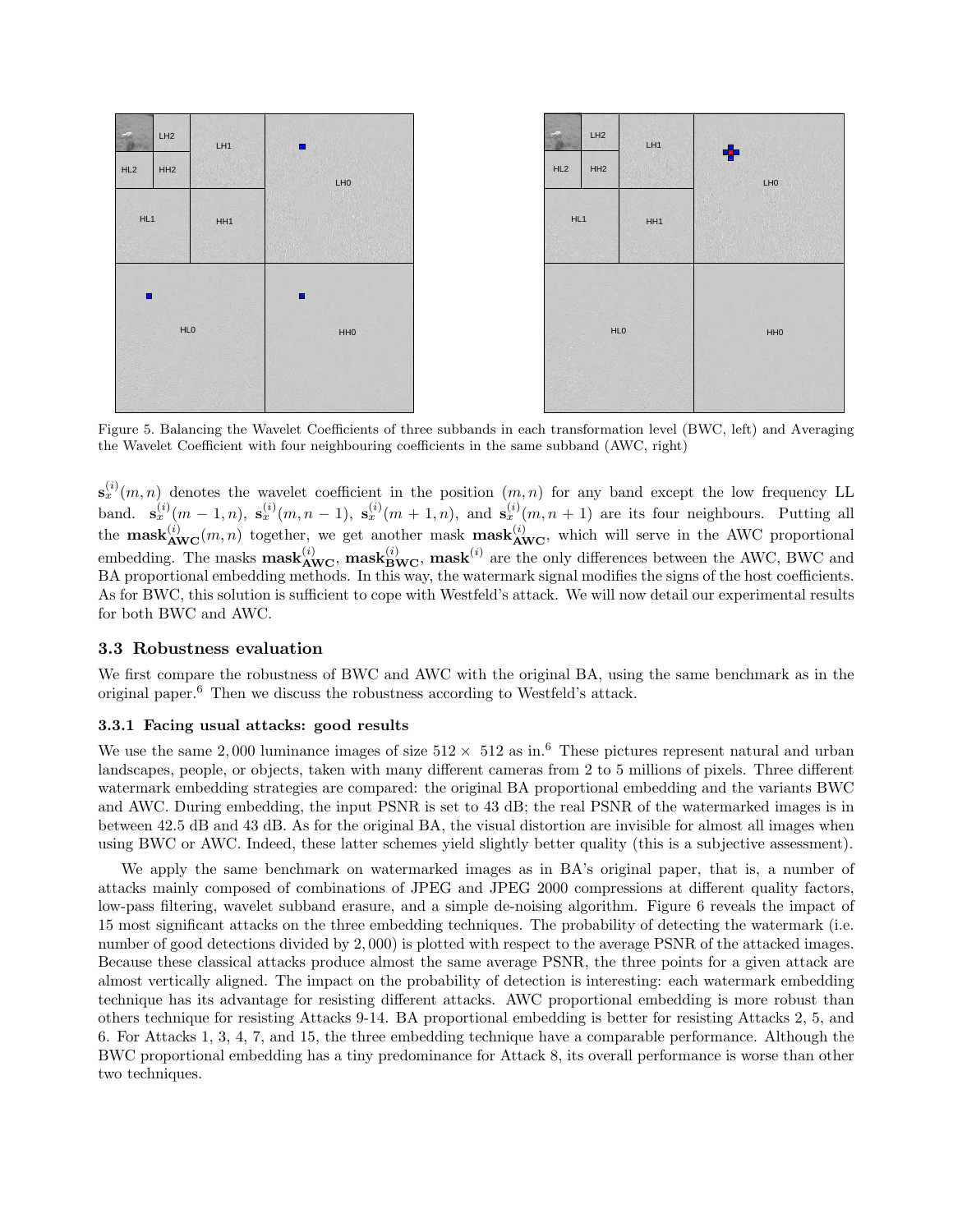

Figure 6. Probability of good detection versus average PSNR of the attacked images for the three watermark embedding techniques: 'BWC' proportional embedding '\*', 'AWC' proportional embedding '+', 'BA' proportional embedding 'o'. Selection of attacks: 1) denoise threshold 20; 2) denoise threshold 30; 3) JPEG  $Q = 20$ ; 4) JPEG2000 r = 0.001; 5) JPEG2000 r = 0.003; 6) JPEG2000 r = 0.005; 7) scale  $1/2$ ; 8) scale  $1/3$ ; 9) scale  $1/3 +$  JPEG Q = 50; 10) scale  $1/3 +$ JPEG  $Q = 60$ ; 11) scale  $1/3 + JPEG Q = 70$ ; 12) scale  $1/3 + JPEG Q = 90$ ; 13) scale  $1/4 + JPEG Q = 70$ ; 14) scale  $1/4 + JPEG Q = 80; 15$  no attack.

#### 3.3.2 Facing Westfeld's attack: a success

In this section, we evaluate the robustness of the three watermarking embedding techniques against Westfeld's attack. To get a result comparable with the above experiment, we keep the same testing conditions and use the same 2,000 images. This is the main difference with Westfeld's test presented in, $8$  as he used all the 10,000 images available on BOWS-2's web site.

The PSNR of the attacked images ranges from 19.9 to 46.2 dB. This result is almost the same as Westfeld's (from 19.7 to 45.0 dB). Figure 7 shows the decreasing percentage of successfully broken images for increasing PSNR. For BA proportional embedding, Westfeld's attack is really powerful, successful for 100% of the images when the PSNR is less than 30 dB, and even if its efficiency decreases when the PSNR is growing, it is still successful for 40% of the images when the PSNR is around 35 dB. Note that this does not exactly fits Westfeld's experimental result, because he used a huger set of images. Nevertheless, our set is large enough to illustrate the power of its attack on the original BA.

Figure 7 also shows the results of both variants BWC and AWC. For BWC, Westfeld's attack does not work at all: the percentage of successfully broken images is 0 for any PSNR. For AWC, Westfeld's attack works for very few images for a PSNR ranging from 26 to 32 dB. Any of our two improved embedding techniques is sufficient to cope with Westfeld's attack. However, some robustness may be lost under some others common attacks, especially for the BWC proportional embedding. Therefore, in order to prevent Westfeld's attack as well as the others ones, we have to make a tradeoff, and the AWC proportional embedding seems to be the better choice. However, these enhancements might open other unforeseen security flaws. The cat and mouse game is not over...

Acknowledgement The authors would like to thank P. Bas for his constructive suggestions and inspiring discussions for the part of the watermark embedding.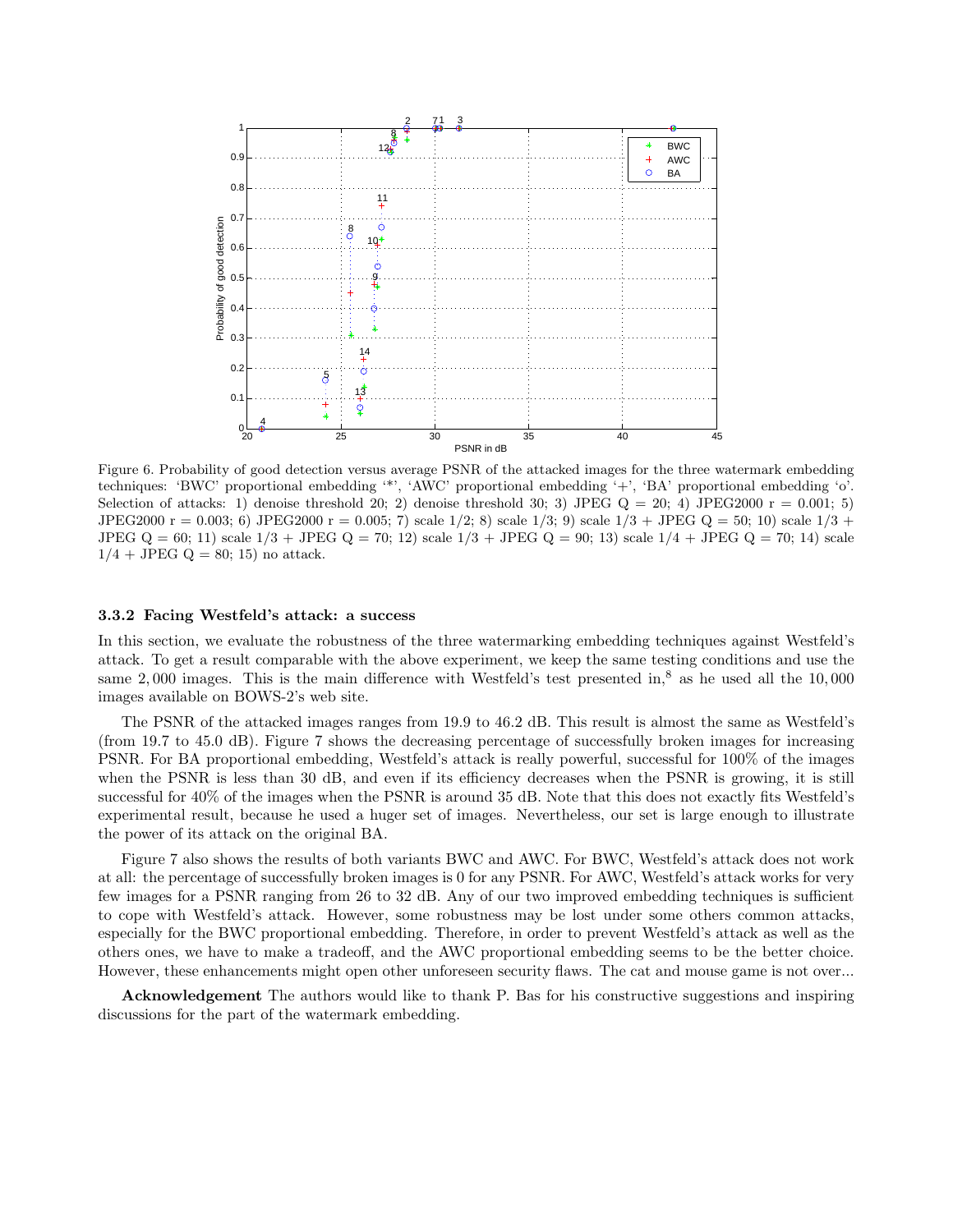

Figure 7. Operating curve of the estimated images from the BOWS2 database.

### APPENDIX A. PROOF OF THEOREM 1

We want to find the functions  $g_{11}(p, \theta)$ ,  $g_{10}(p, \theta)$ ,  $g_{01}(p, \theta)$  and  $g_{00}(p, \theta)$  which maximize  $\tilde{\mu}_{Coll}$  under the constraints  $\tilde{\mu}_{Inn} = 0$ ,  $\kappa(S_j, S_k) = 0$ , and  $\tilde{\nu}_{Inn} = 1$ .

First, let us compute all the data we need.

#### A.1 Statistics concerning innocent users

We set  $q(p, \theta) = \mathbb{P}(Y = 1 | P = p, \theta)$ , which can be expressed in terms of the collusion model:

$$
q(p,\theta) = \sum_{\sigma=0}^{c} \mathbb{P}(Y=1|\Sigma=\sigma) {c \choose \sigma} p^{\sigma} (1-p)^{c-\sigma}.
$$

Suppose first that the scores of the innocent users are centered. In this case, they are uncorrelated if

$$
Cov(S_j, S_k) = \mathbb{E}_p \left[ q(p, \theta) (pg_{11}(p, \theta) + (1-p)g_{10}(p, \theta))^2 + (1-q(p, \theta)) (pg_{01}(p, \theta) + (1-p)g_{00}(p, \theta))^2 \right] = 0.
$$

This leads to :

$$
pg_{11}(p,\theta) + (1-p)g_{10}(p,\theta) = 0, \qquad (11)
$$

$$
pg_{01}(p,\theta) + (1-p)g_{00}(p,\theta) = 0.
$$
\n(12)

Hence, functions  $g_{10}$  and  $g_{01}$  are determined by functions  $g_{11}$  and  $g_{00}$ . So, there are only two functions left to be optimized.

Can we get more constraints on  $g_{00}$  and  $g_{11}$  from the relation  $\tilde{\mu}_{Inn} = 0$ ? By definition, we have

$$
\tilde{\mu}_{Inn} = \mathbb{E}_p \left[ q(p, \boldsymbol{\theta}) \left( p g_{11}(p, \boldsymbol{\theta}) + (1-p) g_{10}(p, \boldsymbol{\theta}) \right) + (1-q(p, \boldsymbol{\theta})) \left( p g_{01}(p, \boldsymbol{\theta}) + (1-p) g_{00}(p, \boldsymbol{\theta}) \right) \right].
$$

But, due to Relations (11) and (12), the right handside term is equal to zero. Hence, we do not get any new relation between  $g_{00}$  and  $g_{11}$ . The variance has a similar expression but with square of functions, and get simplified using (11) and (12):

$$
\tilde{\nu}_{Inn} = \mathbb{E}_p \left[ q(p, \theta) \left( p g_{11}^2(p, \theta) + (1 - p) g_{10}^2(p, \theta) \right) + (1 - q(p, \theta)) \left( p g_{01}^2(p, \theta) + (1 - p) g_{00}^2(p, \theta) \right) \right], \quad (13)
$$

$$
= \mathbb{E}_p \left[ q(p, \boldsymbol{\theta}) \frac{p}{1-p} g_{11}^2(p, \boldsymbol{\theta}) + (1 - q(p, \boldsymbol{\theta})) \frac{1-p}{p} g_{00}^2(p, \boldsymbol{\theta}) \right]. \tag{14}
$$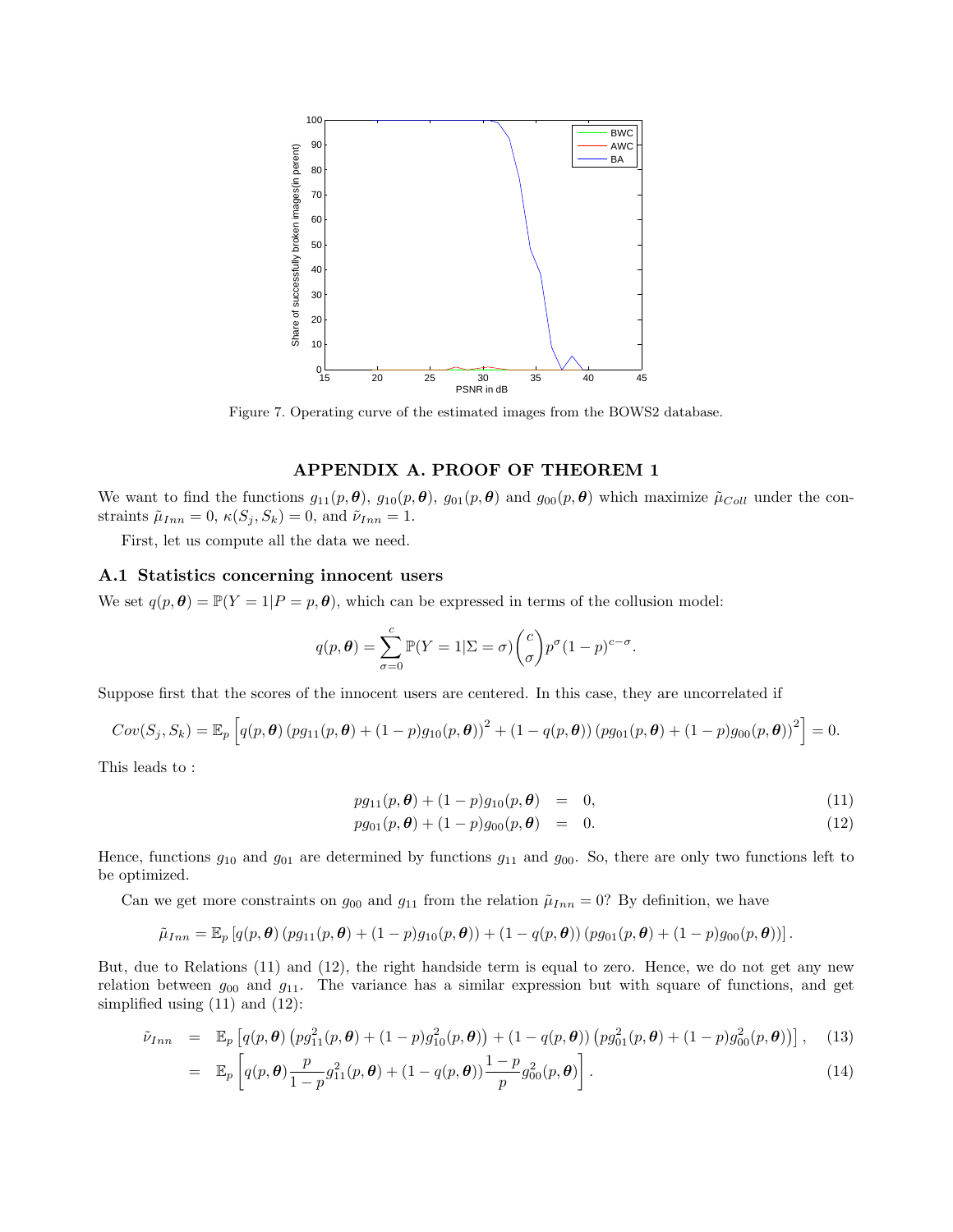#### A.2 Statistics concerning colluders

Let us simplify the expression of the mean of the colluders scores:

$$
\tilde{\mu}_{Coll} = \mathbb{E}_p[p(\mathbb{P}(Y=0|X=1, P=p, \theta)g_{01}(p, \theta) + \mathbb{P}(Y=1|X=1, P=p, \theta)g_{11}(p, \theta)) \n+ (1-p)(\mathbb{P}(Y=0|X=0, P=p, \theta)g_{00}(p, \theta) + \mathbb{P}(Y=1|X=0, P=p, \theta)g_{10}(p, \theta)].
$$
\n(15)

Using Relations (11) and (12), and the properties

$$
\mathbb{P}(Y = 0|X = 0, P = p, \theta) + \mathbb{P}(Y = 1|X = 0, P = p, \theta) = 1 \n\mathbb{P}(Y = 0|X = 1, P = p, \theta) + \mathbb{P}(Y = 1|X = 1, P = p, \theta) = 1
$$
\n(16)

we get

$$
\tilde{\mu}_{Coll} = \mathbb{E}_p \left[ (\mathbb{P}(Y=1|X=1, P=p, \theta) - \mathbb{P}(Y=1|X=0, P=p, \theta)) (pg_{11}(p, \theta) + (1-p)g_{00}(p, \theta)) \right],
$$
\n
$$
= \mathbb{E}_p \left[ A(p, \theta) \left( pg_{11}(p, \theta) + (1-p)g_{00}(p, \theta) \right) \right],
$$
\n(17)

with  $A(p, \theta) = \mathbb{P}(Y = 1 | X = 1, P = p, \theta) - \mathbb{P}(Y = 1 | X = 0, P = p, \theta)$ . These terms are calculated as follows:

$$
\mathbb{P}(Y=1|X=1,p,\theta) = \sum_{\sigma=1}^{c} \mathbb{P}(Y=1|\Sigma=\sigma) \binom{c-1}{\sigma-1} p^{\sigma-1} (1-p)^{c-\sigma},
$$
\n(18)

$$
\mathbb{P}(Y=1|X=0,p,\theta) = \sum_{\sigma=0}^{c-1} \mathbb{P}(Y=1|\Sigma=\sigma) \binom{c-1}{\sigma} p^{\sigma} (1-p)^{c-\sigma-1}.
$$
 (19)

#### A.3 Lagrangian

We want to maximize  $\tilde{\mu}_{Coll}$  under the constraint that  $\tilde{\nu}_{Inn} = 1$ , using a Lagrangian:

$$
J(g_{11}(p,\boldsymbol{\theta}),g_{00}(p,\boldsymbol{\theta})=\tilde{\mu}_{Coll}-\lambda(\tilde{\nu}_{Inn}-1).
$$

This functional depends on functions and reaches an extrenum when a small perturbation of the inputs functions does not change its value. We define a derivative with respect to a function as the linear term in the Taylor expansion:  $J(g_{11}(p, \theta) + \epsilon(p), g_{00}(p, \theta)) = J(g_{11}(p, \theta), g_{00}(p, \theta)) + \frac{\partial J(g_{11}(p, \theta), g_{00}(p, \theta))}{\partial g_{11}(p, \theta)} + \mathbb{E}_p[o(\epsilon(p))].$ 

$$
\frac{\partial J(g_{11}(p,\theta),g_{00}(p,\theta))}{\partial g_{11}(p,\theta)} = \mathbb{E}_p \left[ p A(p,\theta) \epsilon(p) \right] - \lambda \mathbb{E}_p \left[ 2 \frac{p}{1-p} q(p,\theta) g_{11}(p,\theta) \epsilon(p) \right]
$$

$$
= \mathbb{E}_p \left[ p \epsilon(p) \left( A(p,\theta) - 2\lambda \frac{q(p,\theta)}{1-p} g_{11}(p,\theta) \right) \right].
$$

This equals zero for any  $\epsilon(p)$  if

$$
g_{11}(p,\boldsymbol{\theta}) = \frac{1}{2\lambda} \frac{1-p}{q(p,\boldsymbol{\theta})} A(p,\boldsymbol{\theta}).
$$
\n(20)

Cancel the derivate with respect to the second function, we obtain

$$
g_{00}(p,\boldsymbol{\theta}) = \frac{1}{2\lambda} \frac{p}{1 - q(p,\boldsymbol{\theta})} A(p,\boldsymbol{\theta}),
$$
\n(21)

with  $\lambda$  given by the constraint:

$$
\lambda = \frac{1}{2} \sqrt{\mathbb{E}_p \left[ A^2(p, \boldsymbol{\theta}) \frac{p}{q(p, \boldsymbol{\theta})} \frac{1-p}{1-q(p, \boldsymbol{\theta})} \right]}.
$$
\n(22)

Plugging  $(21)$  and  $(20)$  in  $(17)$ , we get:

$$
\tilde{\mu}_{Coll} = \sqrt{\mathbb{E}_p \left[ A^2(p, \boldsymbol{\theta}) \frac{p}{q(p, \boldsymbol{\theta})} \frac{1-p}{1-q(p, \boldsymbol{\theta})} \right]}.
$$
\n(23)